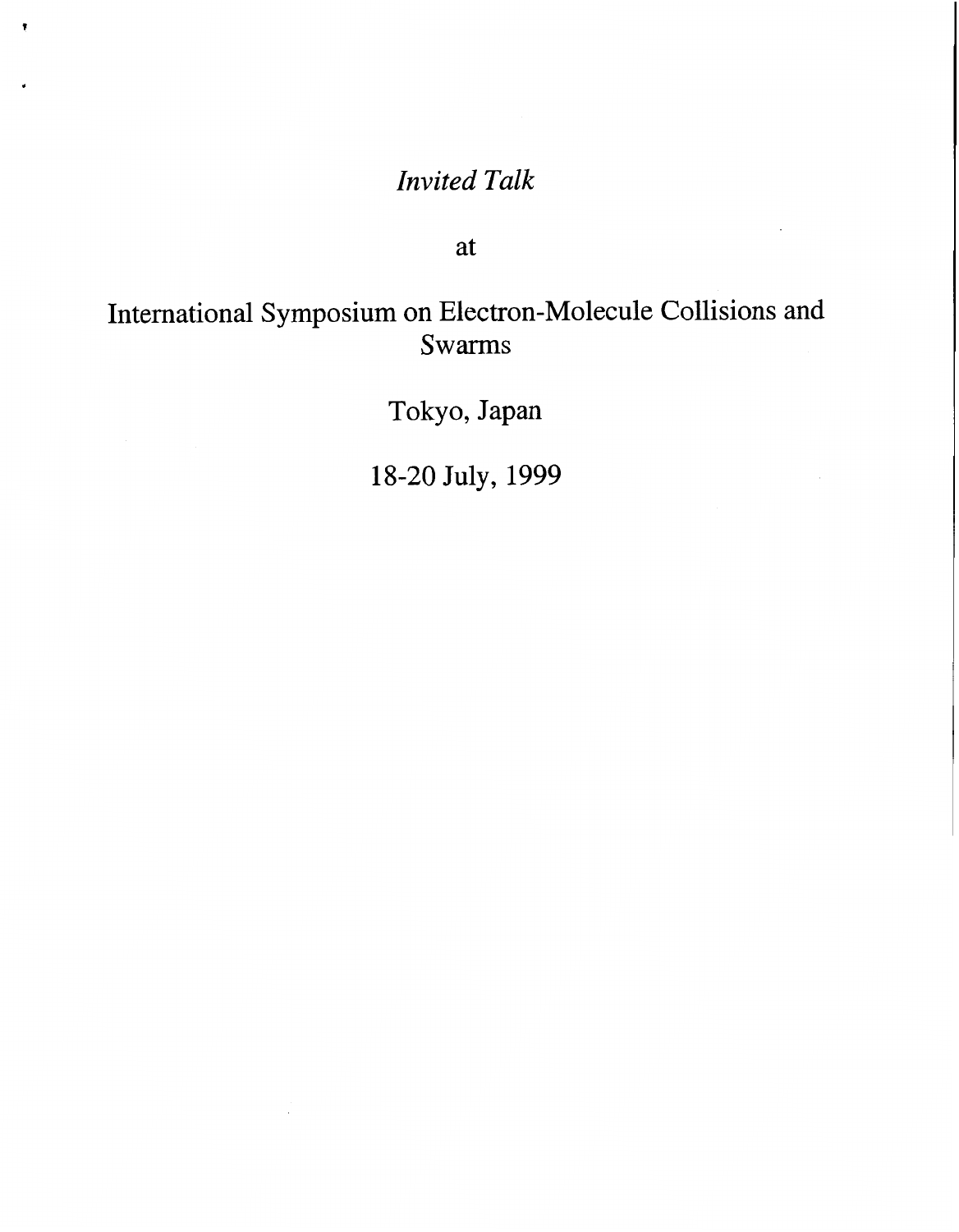## **High Resolution UV Emission Spectroscopy of Molecules Excited by Electron Impact**

G. **K.** James, J. M. Ajello, L. Beegle, M. Ciocca'", D. Dziczek, I. Kanik, C. Noren, C. Jonin and **D.** Hansen

*Jet Propulsion Laboratory, California Institute of Technology, Pasadena, CA 91 109, USA 'Department of Physics and Astronomy, University of Kentucky, Lexington KY40506, USA* 

Photodissociation via discrete line absorption into predissociating Rydberg and valence states is the dominant destruction mechanism of CO and other molecules in the interstellar medium and molecular clouds. Accurate values for the rovibronic oscillator strengths of these transitions and predissociation yields of the excited states are required for input into the photochemical models that attempt to reproduce observed abundances. We report here on our latest experimental results of the electron collisional properties of CO and  $N_2$  obtained using the 3-meter high resolution singlescattering spectroscopic facility at *JPL.* 

The Fourth Positive  $(A^{-1}\Pi - X^{-1}\Sigma^+)$  band system of CO is ubiquitously observed in astronomy, appearing in *UV* spectra from the sun, the planets, and the interstellar medium. 'We have measured laboratory emission spectra of CO at medium resolution (~0.03 nm full width at half maximum (FWHM)) produced by electron impact excitation at 20 eV and 100 eV in the wavelength range 130 to 205 nm. Features observed in these far-ultraviolet fluorescence spectra correspond to the Fourth Positive band system, atomic multiplets from C and 0, together with their ions. The spectral region between 130 and 180 nm observed at 100 eV is shown in F[igure 1.](#page-2-0) Electron impact emission cross sections measured in the present work (and listed in *Beegle et al.,*  1998) are about 10% higher than the previous measurements of *Aarts and de Heer* (1970), *Mumma et al.* (1971), and *Ajello* (1971). For example, the cross section at 100 eV for the entire Fourth Positive band system as reported by *Ajello* (1971) was ~31 x 10<sup>-18</sup> cm<sup>2</sup>, compared to a result of 34.4  $x$  10<sup>-18</sup> cm<sup>2</sup> obtained in the present work. However, the value of the studies from 25 years ago which were in close agreement has been undermined by the different calibration standards employed, all of which have undergone substantial revision. In addition, the contribution of cascade to the emission cross section was underestimated in the earlier works.

The present CO Fourth Positive spectral data were used in combination with those of *DeLeon* (1989) to determine the dependence of the electronic transition moment  $(R_e)$  on the internuclear distance (r<sub>v'v'</sub>). The transition moment data of *DeLeon* (1989) were normalized to our values of Re in the 1.35-1.40 **A** region, as shown in Figure 2. The combined data set was then fitted with a polynomial out to an internuclear distance of 1.8 **A.** This curve has the form:

$$
R_e = 7.64 (1 - 0.957 r_{v'v''} + 0.2247 r_{v'v''}^2),
$$

and is in good agreement with recent work of others *(Fedeman et al.* (1997), *Smith et al.* (1994), *Chan et al.* (1993), and *Kirby and Cooper* (1989)). This agreement supports the conclusions of *Morton and Noreau* (1994) who recommended the use of the CO Fourth Positive band oscillator strengths measured by *Chan et al.* (1993).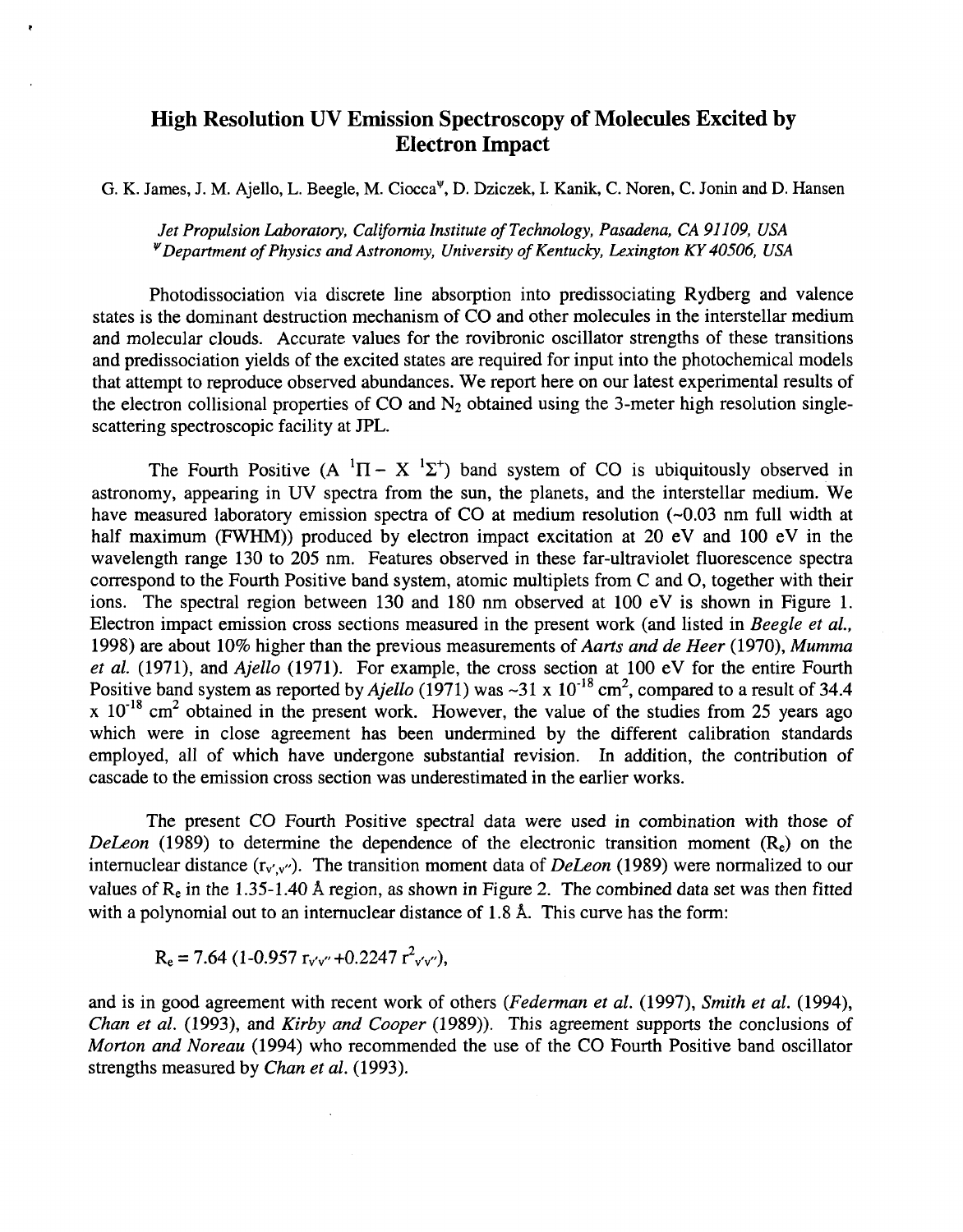



High resolution measurements **(0.0034** nm FWHM) of the CO **(A-X) (5,l)** and **(3,O)** bands show excellent agreement between the observed spectra and a synthetic model constructed to explain the high resolution rotational fine structure. Figure **3** shows this model in comparison with the experimental spectrum of the **(3,O)** band at **144.7** nm. There is some evidence of a small amount of self-absorption for Q3-Q7.

The energy dependence of the CO A  $\text{H}$  cross section was studied by measuring the excitation function of the strong A  $^1\Pi$  (v'=0) - X  $^1\Sigma^+$  (v''=1) band at 159.7 nm in the electron impact energy range from threshold to **750** eV. Relative excitation function data were put on an absolute scale by normalizing the intensity at **100** eV to an emission cross section value of **1.12** x **10"'** *(Beegle et al.,* **1998).** The excitation function data are shown in Figure **4,** together with the measurements of *Aarts and de Heer* **(1970)** and *Mumma et al.* **(1 971)** renormalized to the present data at 200 eV. There is a significant contribution to the measured emission cross section due to



<span id="page-2-0"></span>.

Fig.  $3 \text{ CO A-X } (3,0)$  band spectrum at  $100 \text{eV}$  Fig. 4 Excitation function of CO A-X $(0,1)$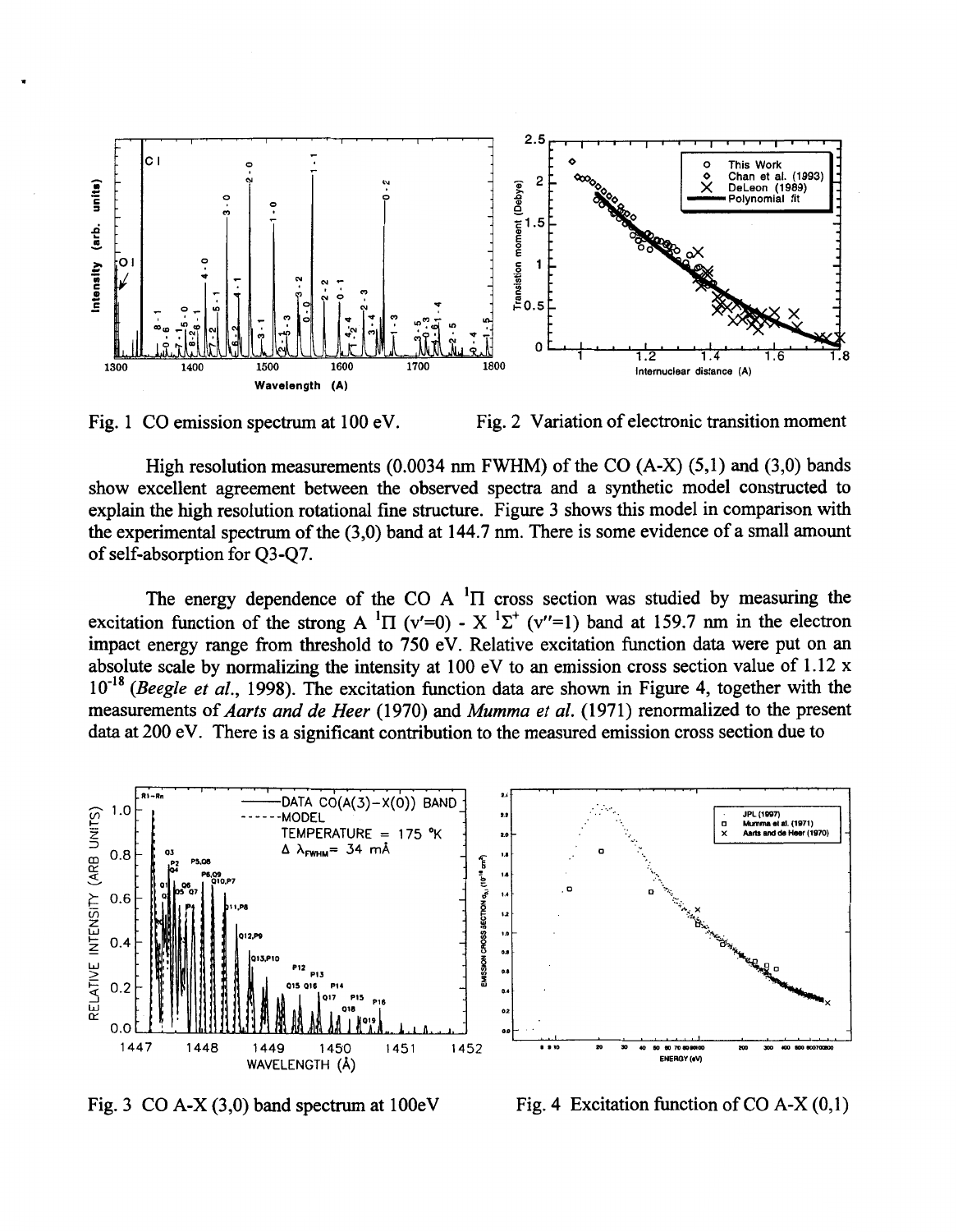cascade from the higher lying B  ${}^{1}\Sigma^{+}$  and C  ${}^{1}\Sigma^{+}$  states populating the A  ${}^{1}\Pi$  state. At 100 eV the ratio of the cascade cross section to the direct excitation cross section varies from 0.09 for  $v' = 0$  to 0.04 for  $v' = 6$ . These estimates are based on available Franck Condon factors for the  $(B-A)$  and  $(C-A)$ band systems, the (B-A)/(B-X) and (C-A)/(C-X) branching ratios, and (B-X) and (C-X) excitation function data *(Kanik et al.* 1995).

Ţ

We also report here on our latest experimental data for N<sub>2</sub>. Figure 5 shows the high resolution (0.0036 nm FWHM), optically thin, extreme ultraviolet emission spectrum of the  $N_2$  c'  $\Sigma_{u}^{+}$  (4,3) and (3,2) Rydberg bands produced by electron impact excitation at 100 eV. The  $\overline{a}$ remainder of the bands forming the v'' progressions ( $v''= 0$  to 5) from  $v' = 3$  and ( $v'' = 0$  to 6) from v' = 4 were also measured at 0.0064 nm (FWHM) resolution. Electron impact emission cross sections of the N<sub>2</sub> c' levels at 175 <sup>o</sup>K were determined from the composite spectrum of the two progressions at 100 eV to be 7.9 x  $10^{-19}$  cm<sup>2</sup> for v'=3, and 9.9 x  $10^{-19}$  cm<sup>2</sup> for v'=4. A model of the perturbed rotational line intensity distribution of the bands (also shown in Figure 5) illustrates the effects of electronic state mixing between the c'  ${}^{1}\Sigma_{u}^{+}$  Rydberg state and the b'  ${}^{1}\Sigma_{u}^{+}$  valence state. By normalizing the model to the published predissociation yield for J' =9 *(Walter et al.,* 1994) the laboratory spectrum can be used to determine the predissociation yields for each rotational level of  $v' = 3$  and 4. It is found that the predissociation yields of the c' v' = 4 rotational levels increase with J', as the percentage of b'  ${}^{1}\Sigma_{0}$ <sup>+</sup> character increases. The predissociation yield is greater than 50% for  $J' > 4$  of v' =4, and exceeds 80 % for  $J' > 12$ , although we cannot acquire any data for  $J' > 14$ . This important information on high J' may be determined by photofragment spectroscopy. On the other hand, the predissociation yields of the c' v' = 3 rotational levels reach a maximum of  $\sim$  50% for 5  $\le$ J'< 10 only. The mean predissociation yield for a Boltzmann thermal distribution of ground state N<sub>2</sub> molecules is a strong function of temperature, as illustrated by the calculation shown in Figure *6.* 

The observed emission from the v'=4 level of the N<sub>2</sub> c'  ${}^{1}\Sigma_{u}$  state will continually decrease as the temperature of the gas increases. However, emission from the v'=3 level will decrease with temperature to a minimum at  $\sim 150$  <sup>o</sup>K and then increase at higher temperatures. These results give an important corollary to planetary atmospheres modeling. The emission cross section of the  $v' = 4$ 



Fig. 5  $N_2$  c' -X (3,2),(4,3) band spectrum at 100eV Fig. 6  $N_2$  c' predissociation yield